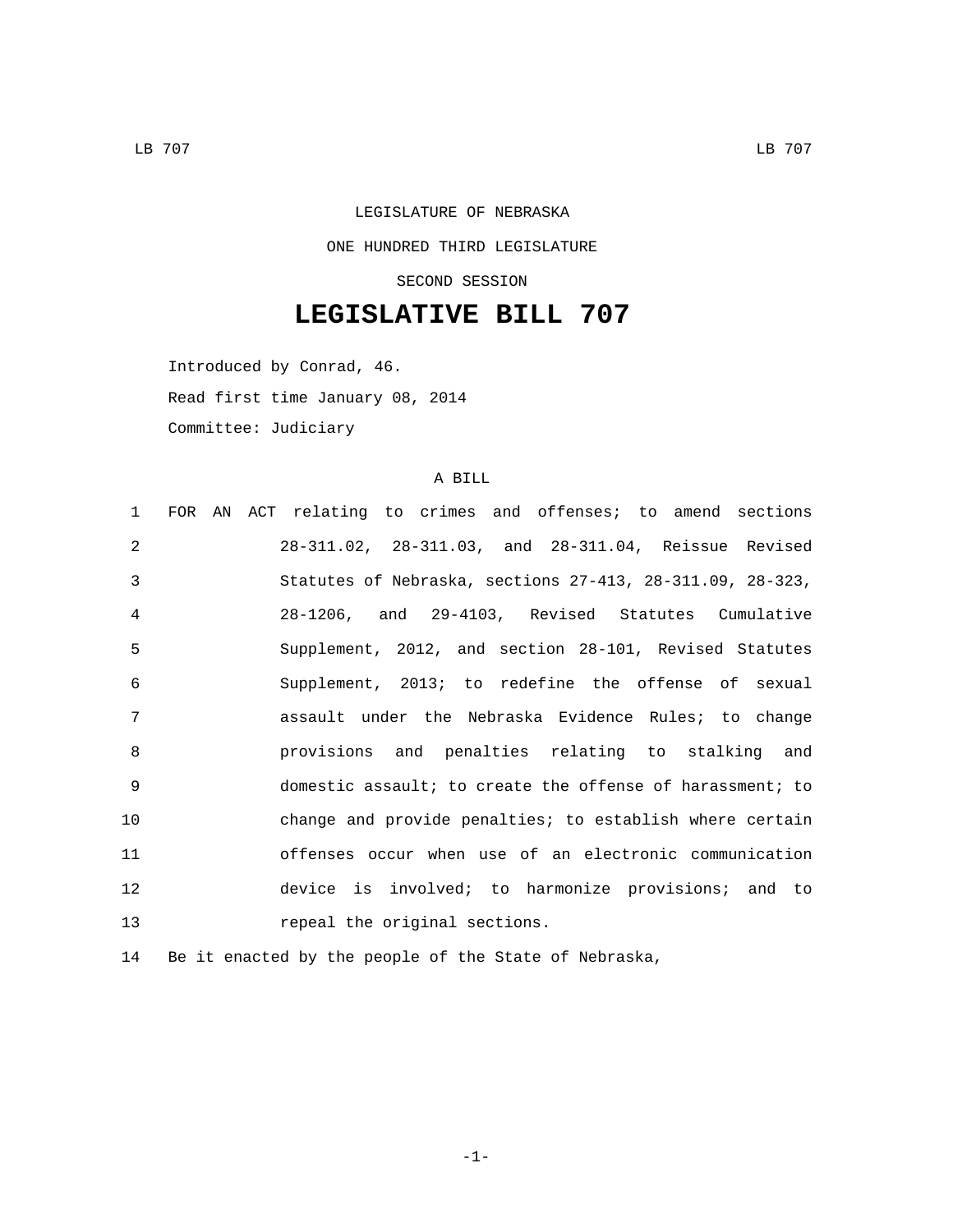Section 1. Section 27-413, Revised Statutes Cumulative 2 Supplement, 2012, is amended to read: 27-413 For purposes of sections 27-414 and 27-415, offense of sexual assault means sexual assault under section 28-319 or 28-320, sexual assault of a child under section 28-319.01 or 28-320.01, sexual assault by use of an electronic communication device under section 28-320.02, sexual abuse of an inmate or parolee under sections 28-322.01 to 28-322.03, and sexual abuse of a 9 protected individual under section 28 322.04. conduct prohibited by the laws of this state or any other state or federal law involving: (1) Sexual contact or sexual penetration, as those terms are defined in section 28-318, without the victim's consent or where the victim was physically, mentally, or legally incapable of giving consent or 14 (2) any act prohibited by section 28-320.02. Sec. 2. Section 28-101, Revised Statutes Supplement, 16 2013, is amended to read: 28-101 Sections 28-101 to 28-1356 and sections 7 and 9 of 18 this act shall be known and may be cited as the Nebraska Criminal 19 Code. Sec. 3. Section 28-311.02, Reissue Revised Statutes of 21 Nebraska, is amended to read: 28-311.02 (1) It is the intent of the Legislature to enact laws dealing with stalking offenses which will protect victims from being willfully harassed, intentionally terrified, threatened, or intimidated by individuals who intentionally follow, detain,

-2-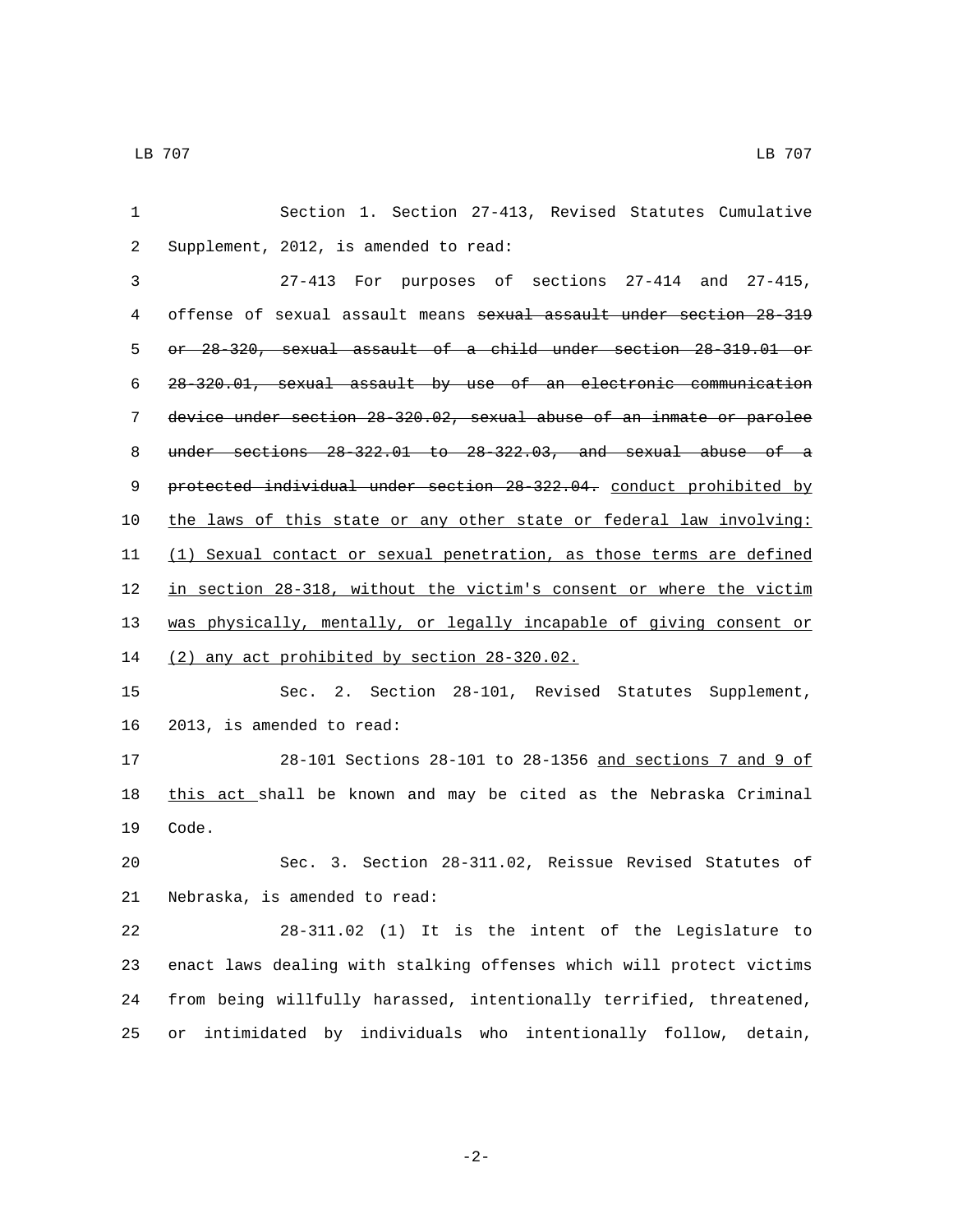stalk, or harass them or impose any restraint on their personal liberty and which will not prohibit constitutionally protected activities.3

 (2) For purposes of sections 28-311.02 to 28-311.05, 5  $28-311.09$ , and  $28-311.10$ :

 (a) Harass means to engage in a knowing and willful course of conduct directed at a specific person which seriously terrifies, threatens, or intimidates the person and which serves no 9 legitimate purpose;

 $(b)$   $(a)$  Course of conduct means a pattern of conduct 11 composed of a series of two or more acts over a period of time, 12 however short, evidencing a continuity of purpose, including, but not 13 limited to, a series of acts of following, detaining, restraining the 14 personal liberty of, harassing, or stalking the person or telephoning, contacting, or otherwise communicating with the person;

 $+e$   $(e)$   $(b)$  Family or household member means a spouse or former spouse of the victim, children of the victim, a person presently residing with the victim or who has resided with the victim in the past, a person who had a child in common with the victim, other persons related to the victim by consanguinity or affinity, or any person presently involved in a dating relationship with the victim or who has been involved in a dating relationship with the victim. For purposes of this subdivision, dating relationship means frequent, intimate associations primarily characterized by the expectation of affectional or sexual involvement but does not include

-3-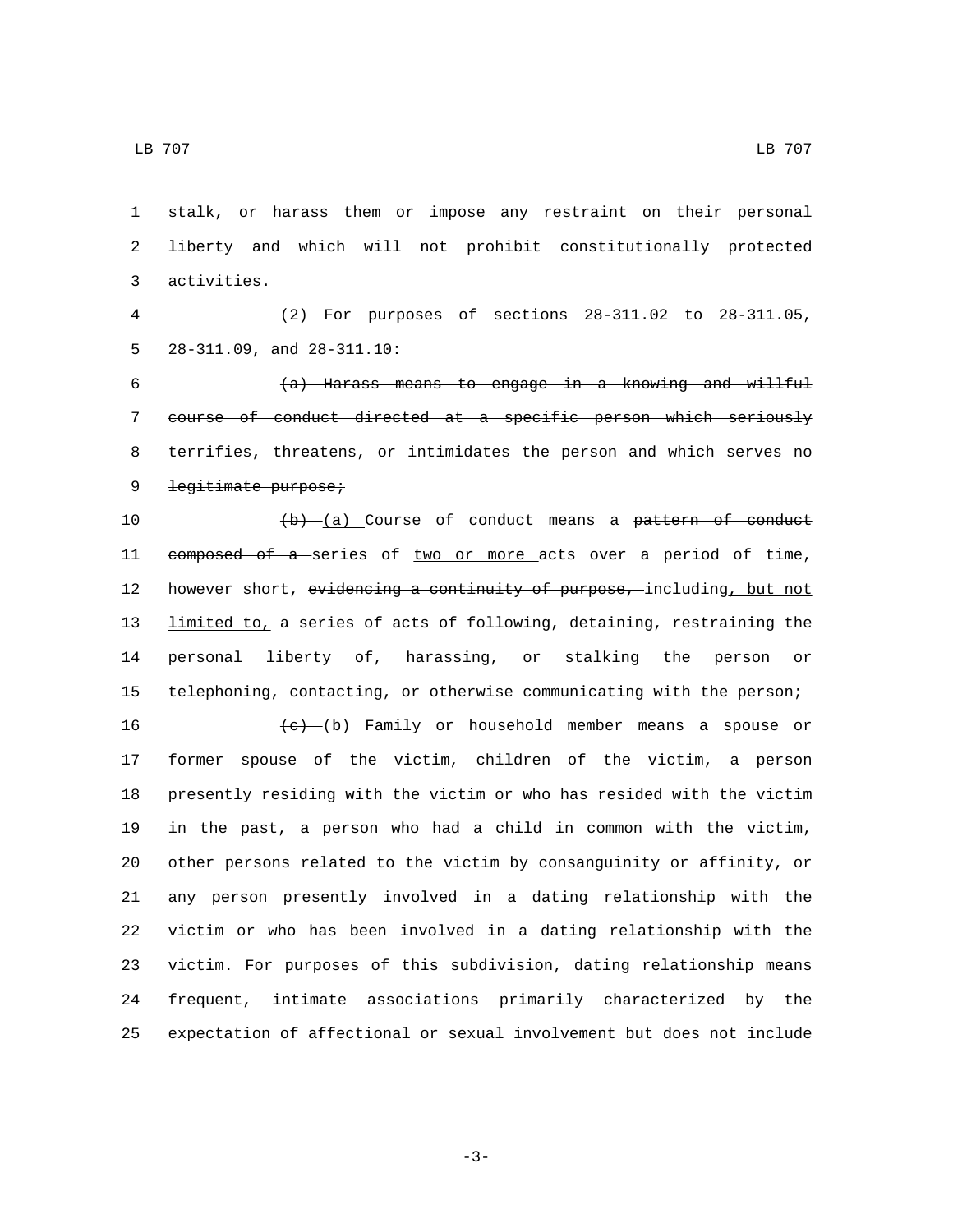1 a casual relationship or an ordinary association between persons in a 2 business or social context; and 3  $(d)$  (c) Substantially conforming criminal violation means 4 a guilty plea, a nolo contendere plea, or a conviction for a 5 violation of any federal law or law of another state or any county, 6 city, or village ordinance of this state or another state 7 substantially similar to section 28-311.03. the charged offense. 8 Substantially conforming is a question of law to be determined by the 9 court. 10 Sec. 4. Section 28-311.03, Reissue Revised Statutes of 11 Nebraska, is amended to read: 12 28-311.03 Any person who, without a lawful purpose, 13 willfully harasses engages in a course of conduct directed at another 14 person or a family or household member of such person with the intent 15 to harass, injure, terrify, threaten, or intimidate commits the 16 offense of stalking. 17 Sec. 5. Section 28-311.04, Reissue Revised Statutes of 18 Nebraska, is amended to read: 19 28-311.04 (1) Except as provided in subsection (2) of 20 this section, any person convicted of violating stalking in violation 21 of section 28-311.03 is guilty of a Class + misdemeanor. IIIA felony. 22 (2) Any person convicted of violating stalking in 23 violation of section 28-311.03 is guilty of a Class  $\frac{4V - 111}{2}$  felony if: 24 (a) The person has a prior conviction under such section 25 or a substantially conforming criminal violation within the last

-4-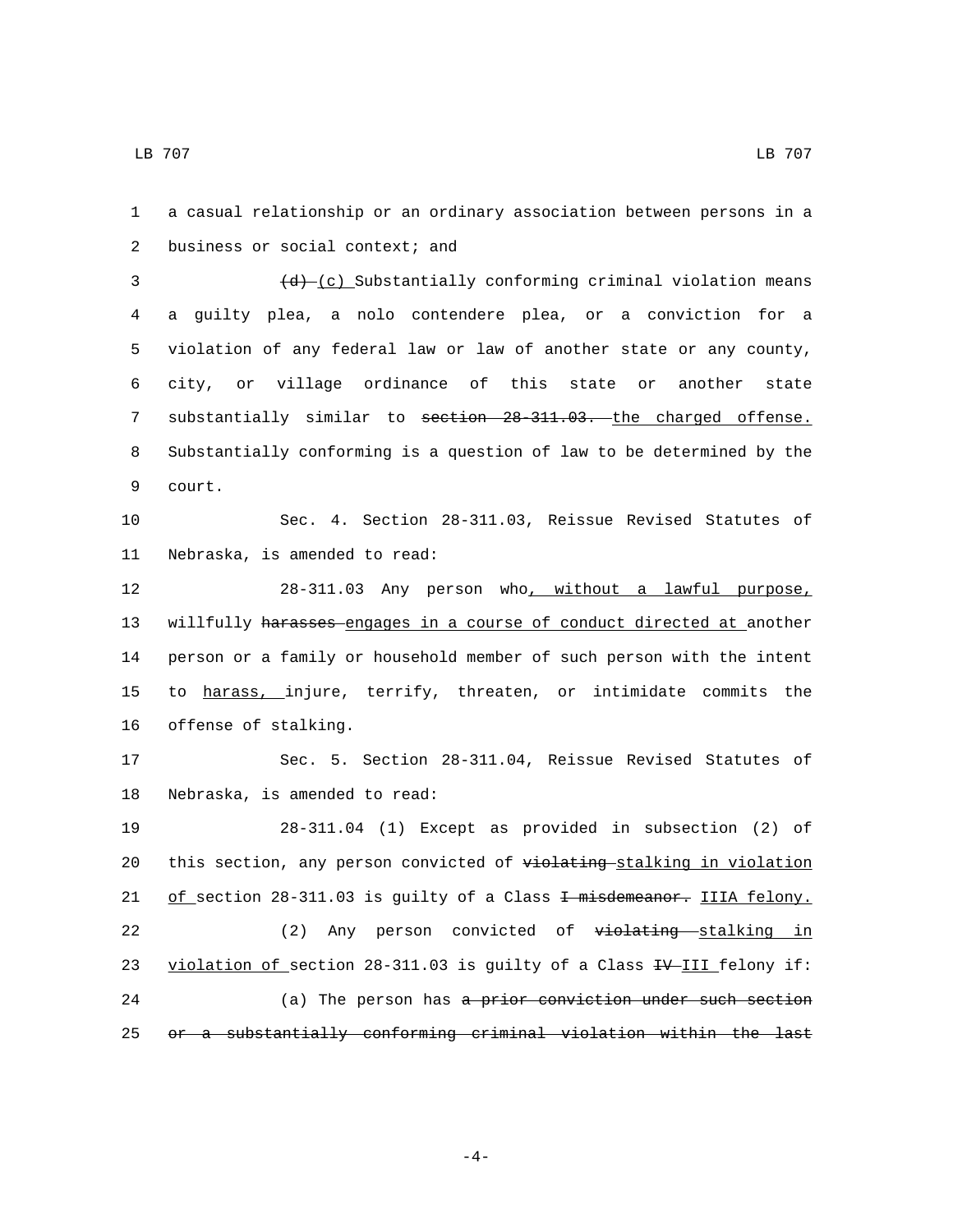| 1  | seven years; previously been convicted of stalking in violation of    |
|----|-----------------------------------------------------------------------|
| 2  | section 28-311.03;                                                    |
| 3  | (b) The person has a substantially conforming criminal                |
| 4  | <u>violation;</u>                                                     |
| 5  | $(b)$ (c) The victim is under sixteen years of age and the            |
| 6  | offender is nineteen years of age or older;                           |
| 7  | $(e)$ $(d)$ The person possessed a deadly weapon at any time          |
| 8  | during the violation;                                                 |
| 9  | $(d)$ (e) The person was also in violation of section                 |
| 10 | 28-311.09, 42-924, or 42-925, or any valid protection order issued by |
| 11 | a court of another state, tribe, or territory at any time during the  |
| 12 | violation; or                                                         |
| 13 | $(e)$ (f) The person has been convicted of any felony in              |
| 14 | this state or has been convicted of a crime in another jurisdiction   |
| 15 | which, if committed in this state, would constitute a felony and the  |
| 16 | victim or a family or household member of the victim was also the     |
| 17 | victim of such previous felony; or -                                  |
| 18 | (g) The person has been previously convicted of a                     |
| 19 | violation or attempted violation of section 7 of this act or a        |
| 20 | substantially conforming criminal violation and the victim, or a      |
| 21 | member of the victim's family or household was the victim in the      |
| 22 | previous conviction.                                                  |
| 23 | Sec. 6. Section 28-311.09, Revised Statutes Cumulative                |
| 24 | Supplement, 2012, is amended to read:                                 |
| 25 | 28-311.09 (1) Any victim who has been harassed as defined             |

-5-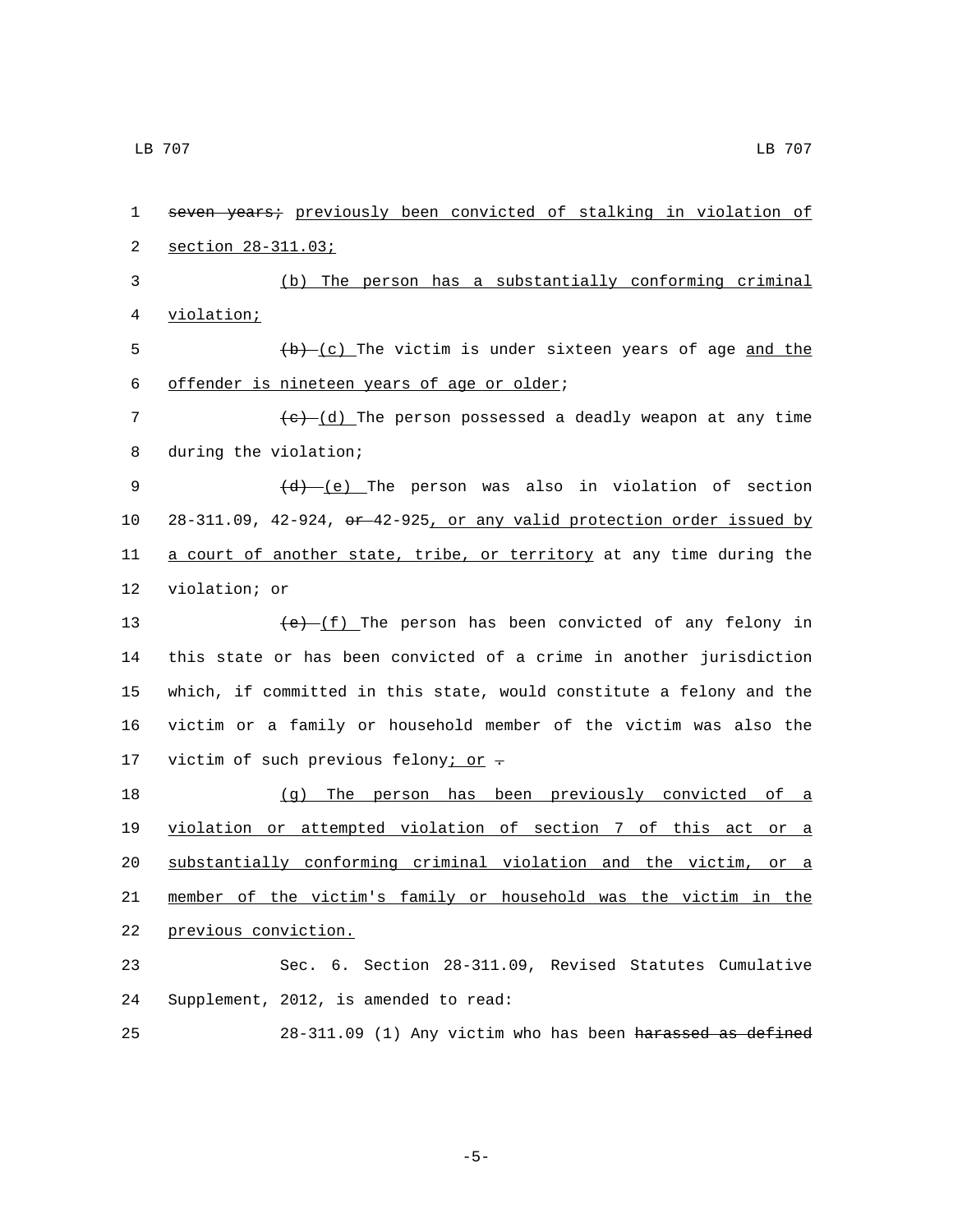1 by section 28-311.02 the target of a course of conduct which serves 2 no lawful purpose and which causes such victim to be seriously terrified, threatened, or intimidated may file a petition and affidavit for a harassment protection order as provided in subsection (3) of this section. Upon the filing of such a petition and affidavit in support thereof, the court may issue a harassment protection order without bond enjoining the respondent from (a) imposing any restraint upon the person or liberty of the petitioner, (b) harassing, threatening, assaulting, molesting, attacking, or otherwise disturbing the peace of the petitioner, or (c) telephoning, contacting, or otherwise communicating with the petitioner.

 (2) The petition for a harassment protection order shall state the events and dates of acts constituting the alleged 14 harassment.

 (3) A petition for a harassment protection order shall be filed with the clerk of the district court, and the proceeding may be heard by the county court or the district court as provided in 18 section 25-2740.

 (4) A petition for a harassment protection order filed pursuant to subsection (1) of this section may not be withdrawn except upon order of the court. An order issued pursuant to subsection (1) of this section shall specify that it is effective for a period of one year unless otherwise dismissed or modified by the court. Any person who knowingly violates an order issued pursuant to subsection (1) of this section after service or notice as described

-6-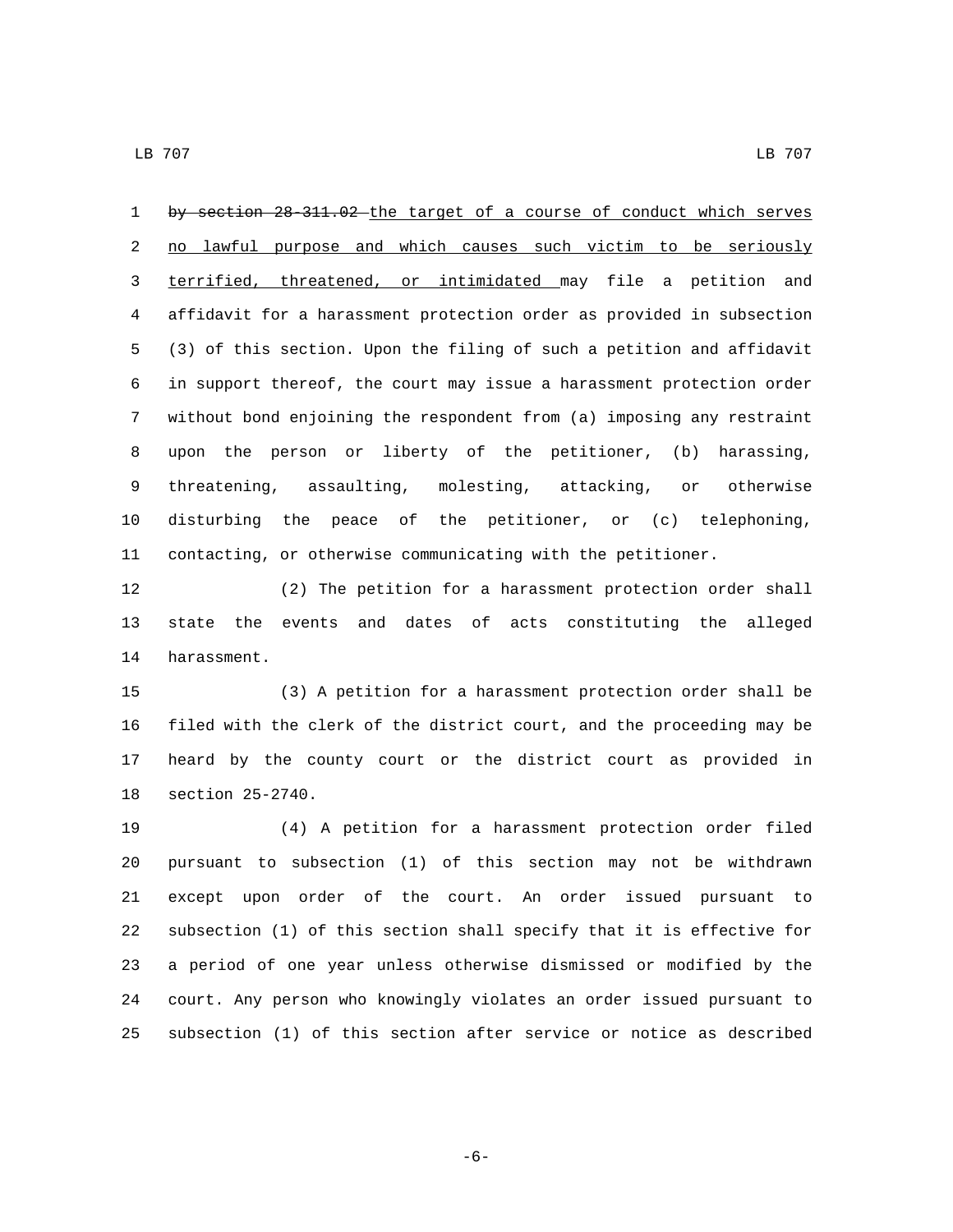in subdivision (8)(b) of this section shall be guilty of a Class II 2 misdemeanor.

 (5)(a) Fees to cover costs associated with the filing of a petition for a harassment protection order or the issuance or service of a harassment protection order seeking only the relief provided by this section shall not be charged, except that a court may assess such fees and costs if the court finds, by clear and convincing evidence, that the statements contained in the petition were false and that the harassment protection order was sought in bad 10 faith.

 (b) A court may also assess costs associated with the filing of a petition for a harassment protection order or the issuance or service of a harassment protection order seeking only the relief provided by this section against the respondent.

 (6) The clerk of the district court shall make available standard application and affidavit forms for a harassment protection order with instructions for completion to be used by a petitioner. The clerk and his or her employees shall not provide assistance in completing the forms. The State Court Administrator shall adopt and promulgate the standard application and affidavit forms provided for in this section as well as the standard temporary and final harassment protection order forms and provide a copy of such forms to all clerks of the district courts in this state. These standard temporary and final harassment protection order forms shall be the 25 only such forms used in this state.

-7-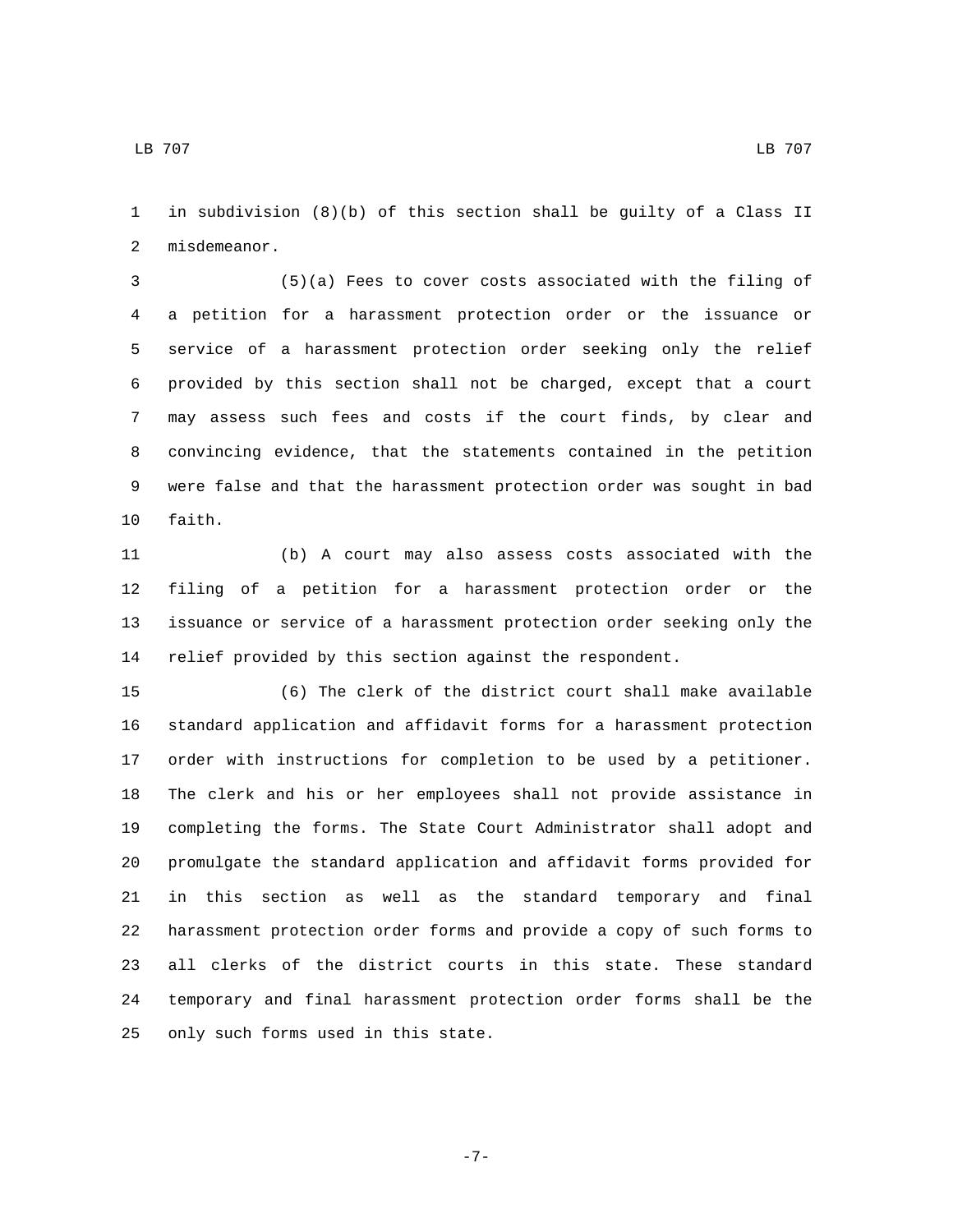(7) Any order issued under subsection (1) of this section may be issued ex parte without notice to the respondent if it reasonably appears from the specific facts shown by affidavit of the petitioner that irreparable harm, loss, or damage will result before the matter can be heard on notice. If the specific facts included in the affidavit (a) do not show that the petitioner will suffer irreparable harm, loss, or damage or (b) show that, for any other compelling reason, an ex parte order should not be issued, the court may forthwith cause notice of the application to be given to the respondent stating that he or she may show cause, not more than fourteen days after service, why such order should not be entered. If such ex parte order is issued without notice to the respondent, the court shall forthwith cause notice of the petition and order and a form with which to request a show-cause hearing to be given the respondent stating that, upon service on the respondent, the order shall remain in effect for a period of one year unless the respondent shows cause why the order should not remain in effect for a period of one year. If the respondent wishes to appear and show cause why the order should not remain in effect for a period of one year, he or she shall affix his or her current address, telephone number, and signature to the form and return it to the clerk of the district court within five days after service upon him or her. Upon receipt of the request for a show-cause hearing, the court shall immediately schedule a show-cause hearing to be held within thirty days after the receipt of the request for a show-cause hearing and shall notify the

-8-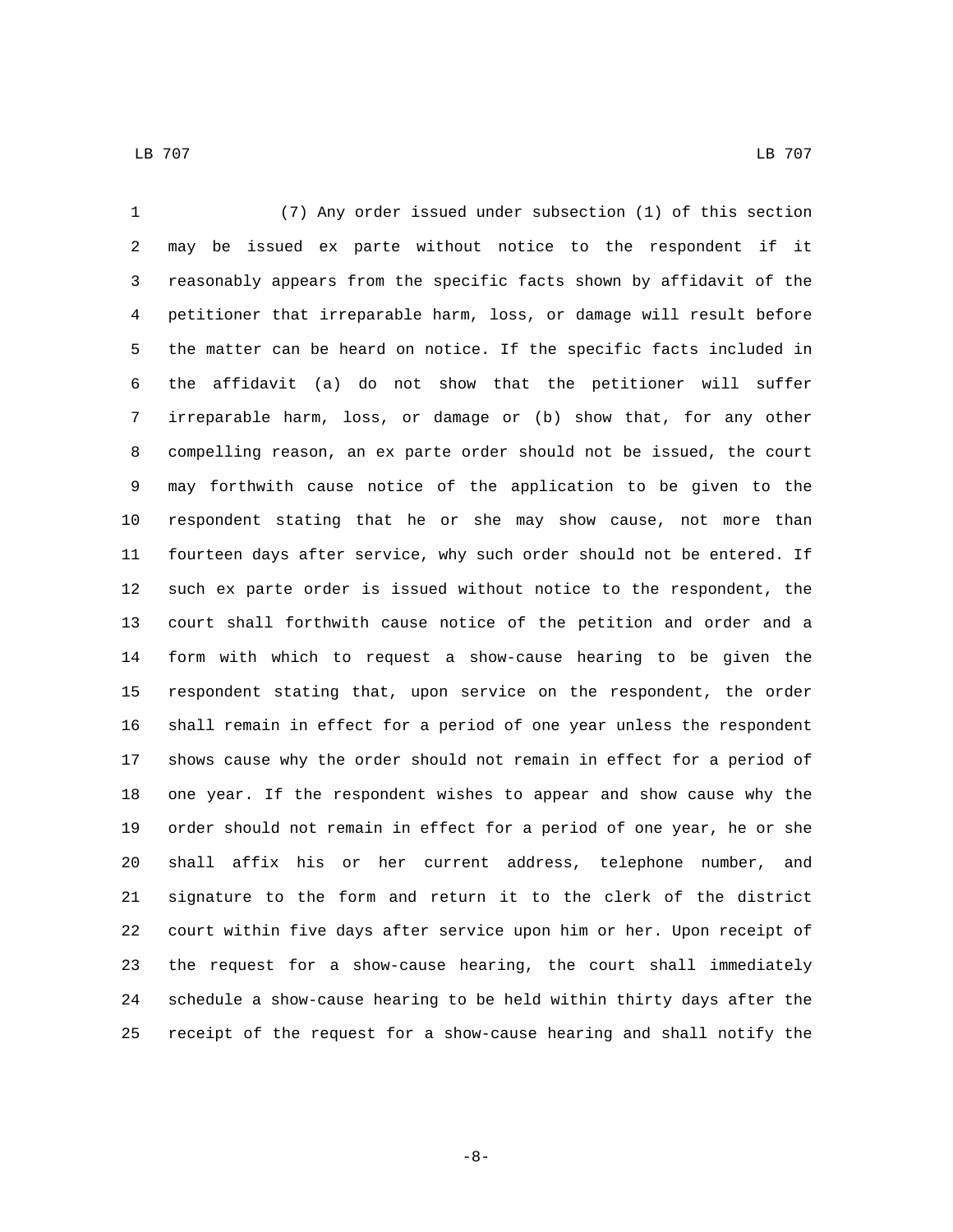1 petitioner and respondent of the hearing date.

 (8)(a) Upon the issuance of any harassment protection order, the clerk of the court shall forthwith provide the petitioner, without charge, with two certified copies of such order. The clerk of the court shall also forthwith provide the local police department or local law enforcement agency and the local sheriff's office, without charge, with one copy each of such order and one copy each of the sheriff's return thereon. The clerk of the court shall also forthwith provide a copy of the harassment protection order to the sheriff's office in the county where the respondent may be personally served together with instructions for service. Upon receipt of the order and instructions for service, such sheriff's office shall forthwith serve the harassment protection order upon the respondent and file its return thereon with the clerk of the court which issued the harassment protection order within fourteen days of the issuance of the harassment protection order. If any harassment protection order is dismissed or modified by the court, the clerk of the court shall forthwith provide the local police department or local law enforcement agency and the local sheriff's office, without charge, with one copy each of the order of dismissal or modification.

 (b) If the respondent is present at a hearing convened pursuant to this section and the harassment protection order is not dismissed, such respondent shall be deemed to have notice by the court at such hearing that the protection order will be granted and remain in effect and further service of such notice described in this

-9-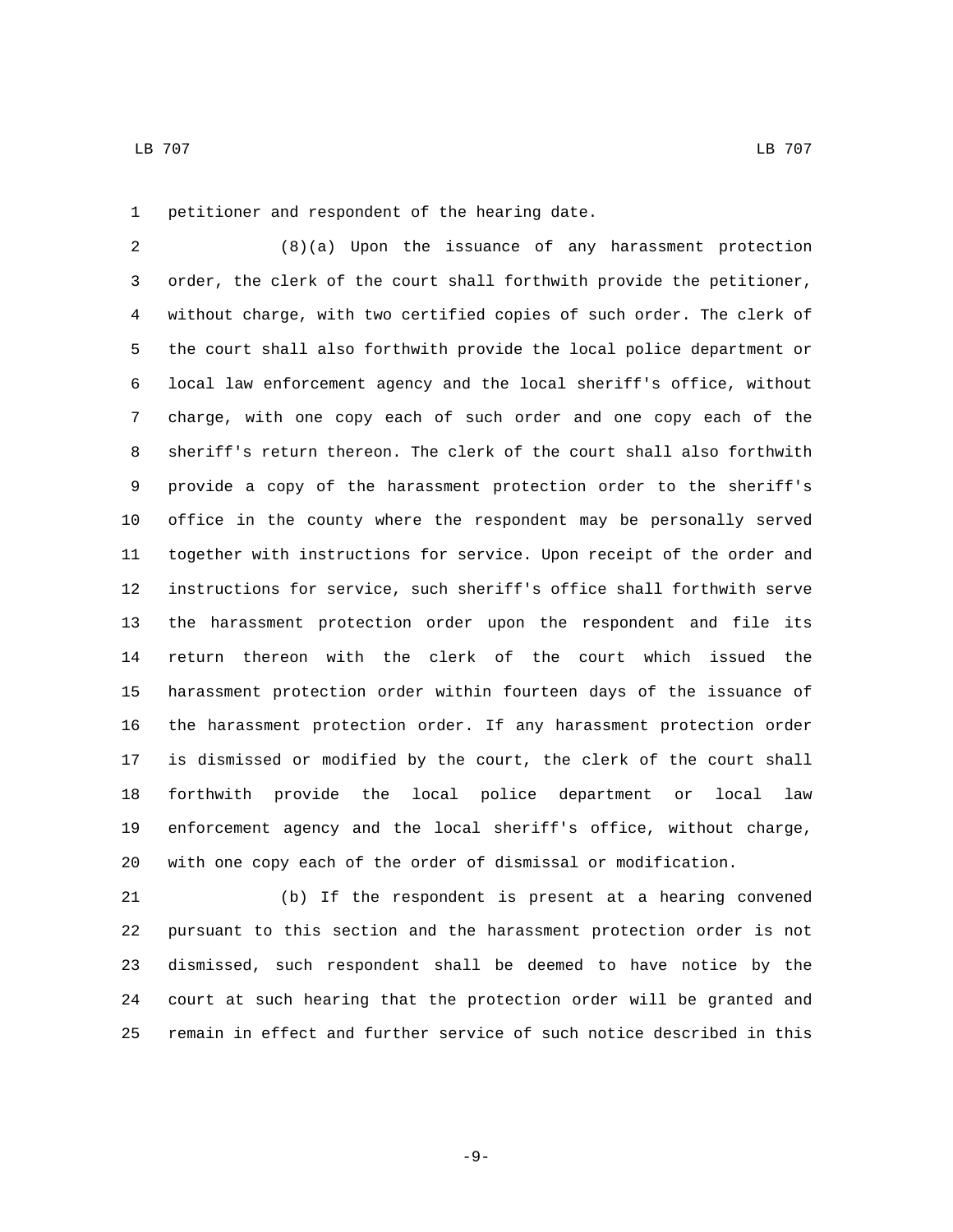LB 707 LB 707

 subsection shall not be required for purposes of prosecution under this section. If the respondent has been properly served with the ex parte order and fails to appear at the hearing, the temporary order shall be deemed to be granted and remain in effect and the service of the ex parte order will serve as notice required under this section.

 (9) A peace officer may, with or without a warrant, arrest a person if (a) the officer has probable cause to believe that the person has committed a violation of a harassment protection order issued pursuant to this section or a violation of a valid foreign harassment protection order recognized pursuant to section 28-311.10 and (b) a petitioner under this section provides the peace officer with a copy of a harassment protection order or the peace officer determines that such an order exists after communicating with the local law enforcement agency or a person protected under a valid foreign harassment protection order recognized pursuant to section 28-311.10 provides the peace officer with a copy of such order.

 (10) A peace officer making an arrest pursuant to subsection (9) of this section shall take such person into custody and take such person before the county court or the court which issued the harassment protection order within a reasonable time. At such time the court shall establish the conditions of such person's release from custody, including the determination of bond or recognizance, as the case may be. The court shall issue an order directing that such person shall have no contact with the alleged 25 victim of the harassment.

 $-10-$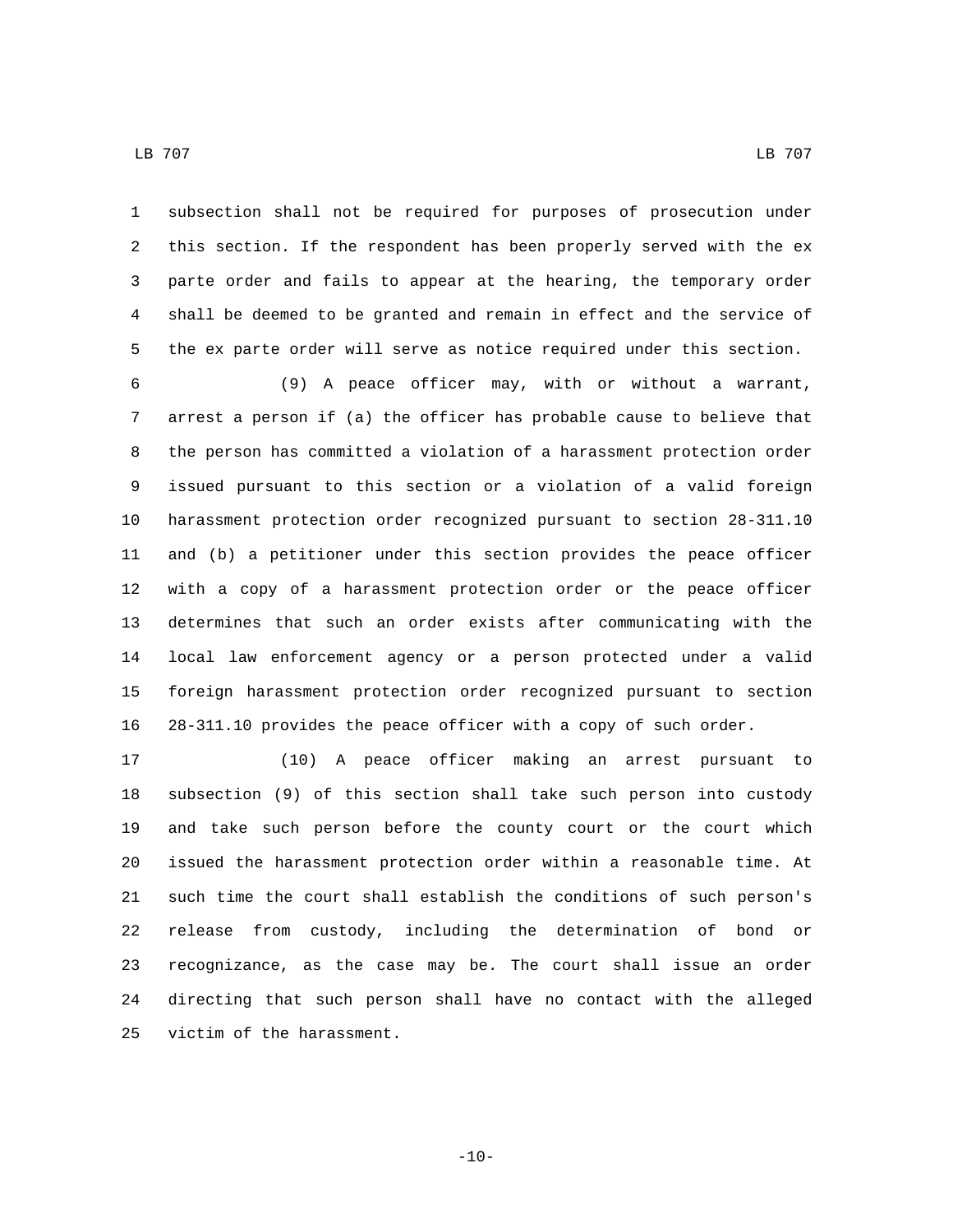| 1  | Sec. 7. (1) A person commits the offense of harassment if             |
|----|-----------------------------------------------------------------------|
| 2  | he or she, without a lawful purpose, engages in conduct directed at a |
| 3  | specific person or family with the intent to cause a person to feel   |
| 4  | alarmed, harassed, terrified, threatened, or intimidated.             |
| 5  | (2) Except as provided in subsection (3) of this section,             |
| 6  | any person convicted of harassment in violation of this section is    |
| 7  | guilty of a Class II misdemeanor.                                     |
| 8  | (3) Any person convicted of a second or subsequent                    |
| 9  | violation of this section or who has a substantially conforming       |
| 10 | criminal violation is quilty of a Class I misdemeanor.                |
| 11 | Sec. 8. Section 28-323, Revised Statutes Cumulative                   |
| 12 | Supplement, 2012, is amended to read:                                 |
| 13 | 28-323 (1) A person commits the offense of domestic                   |
| 14 | assault in the third degree if he or she:                             |
| 15 | (a) Intentionally and knowingly causes bodily injury to               |
| 16 | his or her intimate partner;                                          |
| 17 | (b) Threatens an intimate partner with imminent bodily                |
| 18 | injury; or                                                            |
| 19 | (c) Threatens an intimate partner in a menacing manner.               |
| 20 | (2) A person commits the offense of domestic assault in               |
| 21 | the second degree if he or she intentionally and knowingly causes     |
| 22 | bodily injury to his or her intimate partner with a dangerous         |
| 23 | instrument.                                                           |
| 24 | (3) A person commits the offense of domestic assault in               |
| 25 | the first degree if he or she intentionally and knowingly causes      |

-11-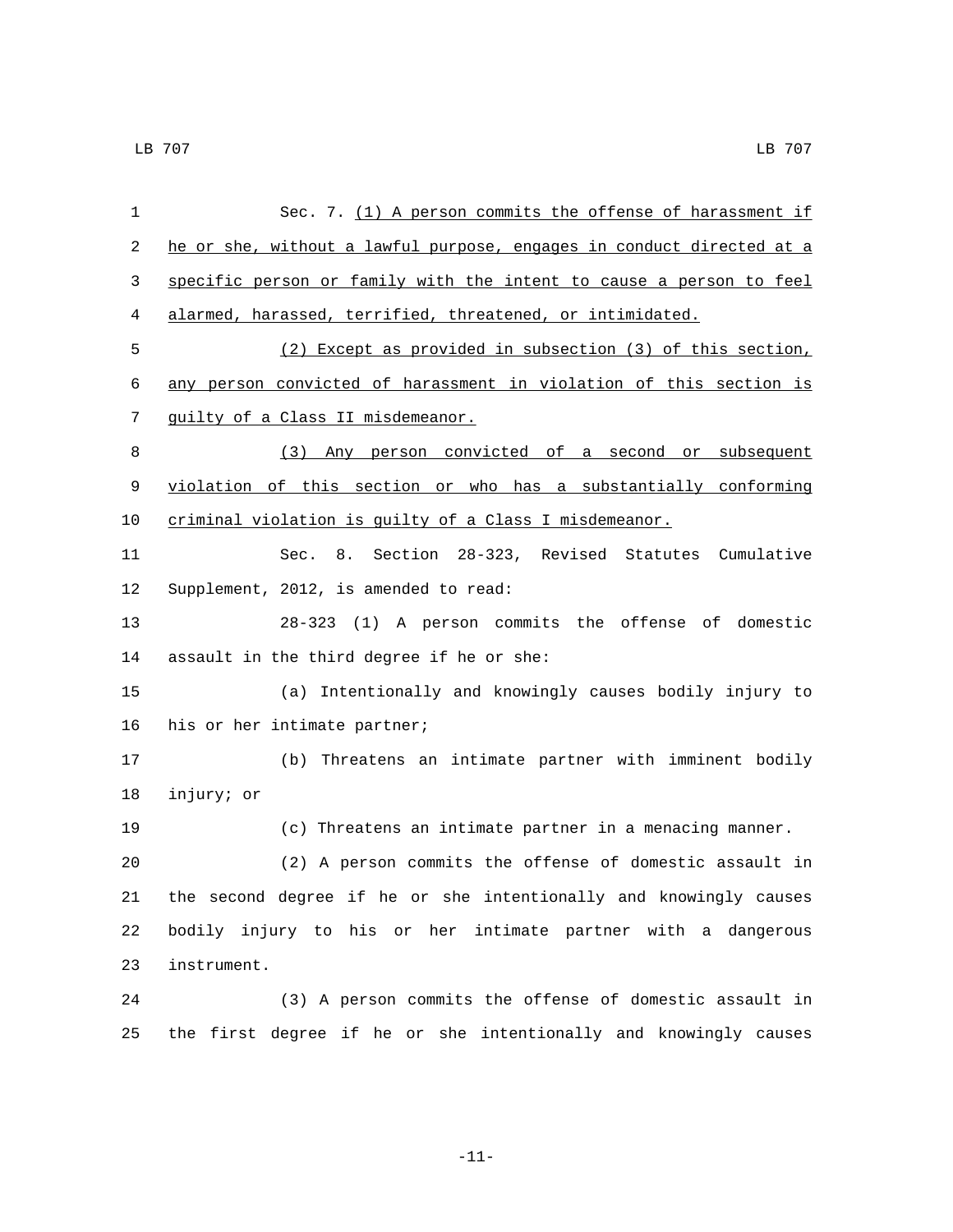1 serious bodily injury to his or her intimate partner. 2 (4) Violation of subdivision (1)(a) or (b) of this 3 section is a Class I misdemeanor, except that for any subsequent 4 violation of subdivision  $(1)(a)$  or  $(b)$  of this section, any person so 5 offending any person who violates this section and has previously 6 been convicted of a violation of this section or any other state or 7 federal law with essentially the same elements as this section is 8 guilty of a Class IV felony. 9 (5) Violation of subdivision (1)(c) of this section is a 10 Class I misdemeanor. 11 (6) Violation of subsection (2) of this section is a 12 Class IIIA felony, except that for any second or subsequent violation 13 of such subsection, any person so offending any person who violates 14 this section and has previously been convicted of a violation of this 15 section or any other state or federal law with essentially the same 16 elements as this section is guilty of a Class III felony. 17 (7) Violation of subsection (3) of this section is a 18 Class III felony, except that for any second or subsequent violation 19 under such subsection, any person so offending any person who 20 violates this section and has previously been convicted of a 21 violation of this section or any other state or federal law with 22 essentially the same elements as this section is guilty of a Class II

23 felony.

24 (8) For purposes of this section, intimate partner means 25 a spouse; a former spouse; persons who have a child in common whether

-12-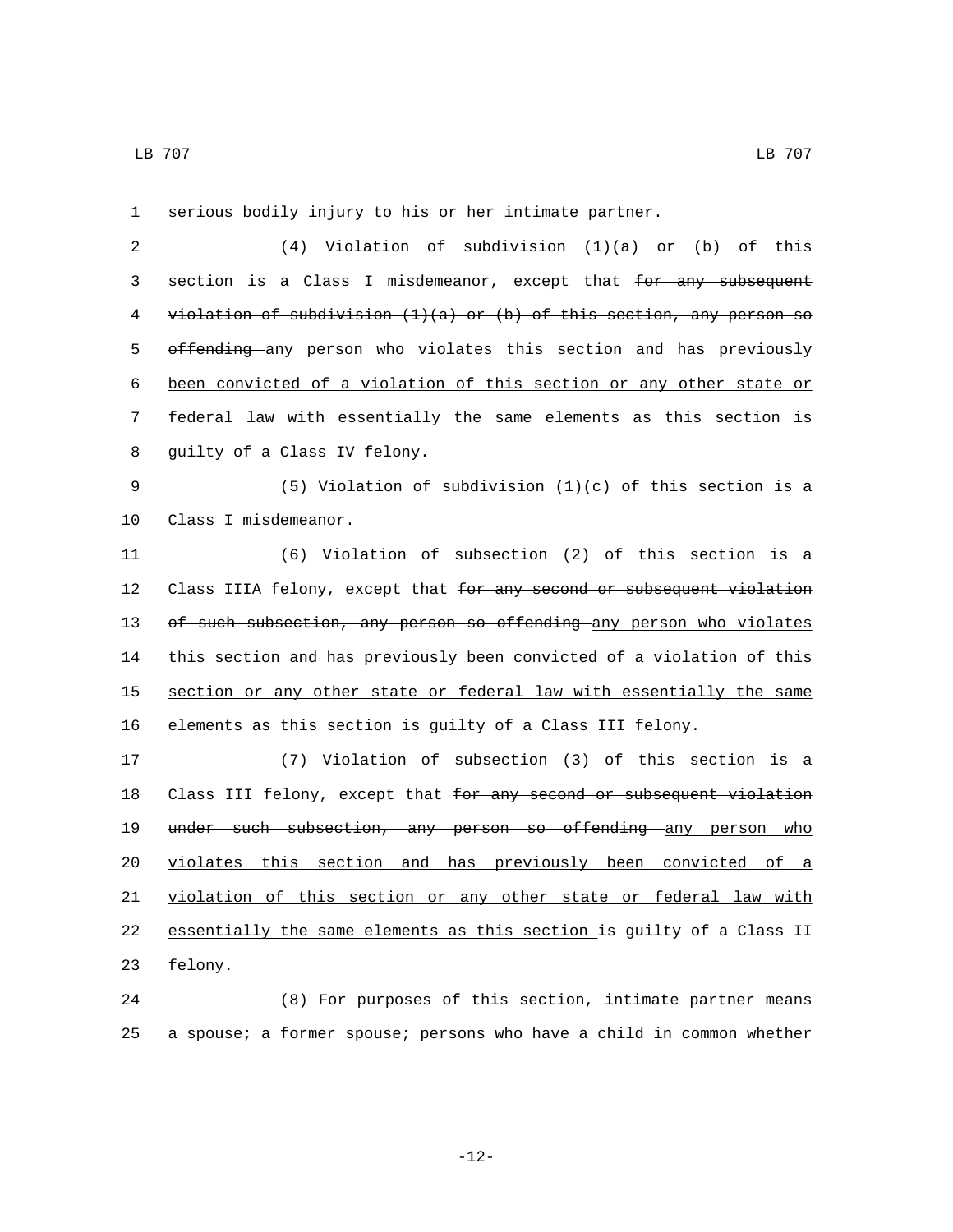LB 707 LB 707

 or not they have been married or lived together at any time; and persons who are or were involved in a dating relationship. For purposes of this subsection, dating relationship means frequent, intimate associations primarily characterized by the expectation of affectional or sexual involvement, but does not include a casual relationship or an ordinary association between persons in a business 7 or social context.

8 Sec. 9. If an electronic communication device, as defined in section 28-833, is used in the violation of section 28-311.01, 28-311.03, subdivision (1)(b) of section 28-310, or subdivision (1) (c) of section 28-323, or section 7 of this act, the offense shall be deemed to have been committed either at the place where the communication was originated or where it was received.

 Sec. 10. Section 28-1206, Revised Statutes Cumulative 15 Supplement, 2012, is amended to read:

 28-1206 (1)(a) Any person who possesses a firearm, a knife, or brass or iron knuckles and who has previously been convicted of a felony, who is a fugitive from justice, or who is the subject of a current and validly issued domestic violence protection order and is knowingly violating such order, or (b) any person who possesses a firearm or brass or iron knuckles and who has been convicted within the past seven years of a misdemeanor crime of domestic violence, commits the offense of possession of a deadly 24 weapon by a prohibited person.

(2) The felony conviction may have been had in any court

-13-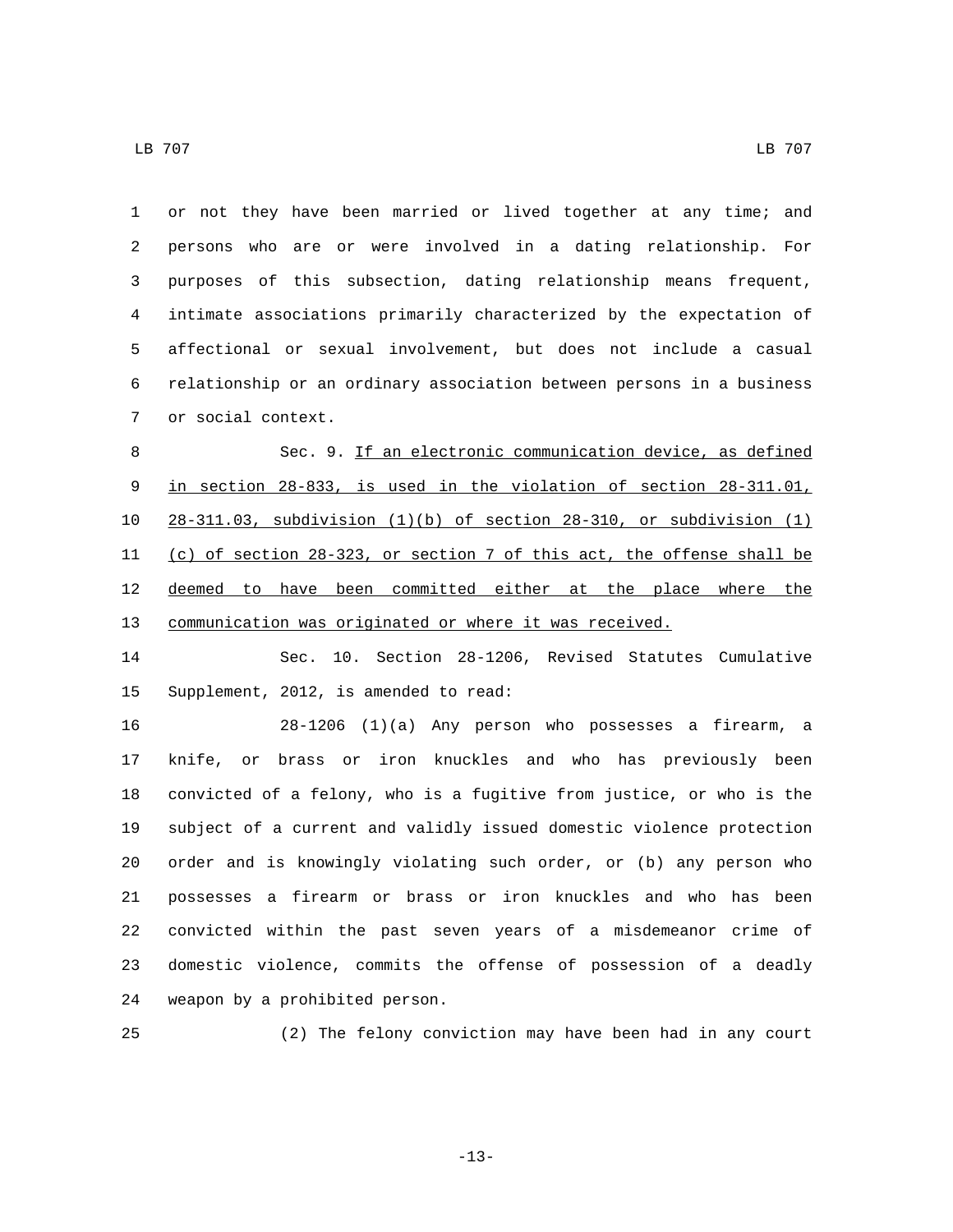LB 707 LB 707

 in the United States, the several states, territories, or possessions, or the District of Columbia.2 (3)(a) Possession of a deadly weapon which is not a firearm by a prohibited person is a Class III felony. (b) Possession of a deadly weapon which is a firearm by a prohibited person is a Class ID felony for a first offense and a Class IB felony for a second or subsequent offense. (4)(a)(i) For purposes of this section, misdemeanor crime 9 of domestic violence means: (A)(I) A crime that is classified as a misdemeanor under the laws of the United States or the District of Columbia or the laws 12 of any state, territory, possession, or tribe; (II) A crime that has, as an element, the use or attempted use of physical force or the threatened use of a deadly 15 weapon; and (III) A crime that is committed by another against his or her spouse, his or her former spouse, a person with whom he or she has a child in common whether or not they have been married or lived together at any time, or a person with whom he or she is or was involved in a dating relationship as defined in section 28-323; or (B)(I) Assault in the third degree under section 28-310, stalking under subsection (1) of section 28-311.04, false imprisonment in the second degree under section 28-315, or first offense domestic assault in the third degree under subsection (1) of section 28-323 or any attempt or conspiracy to commit one of these

-14-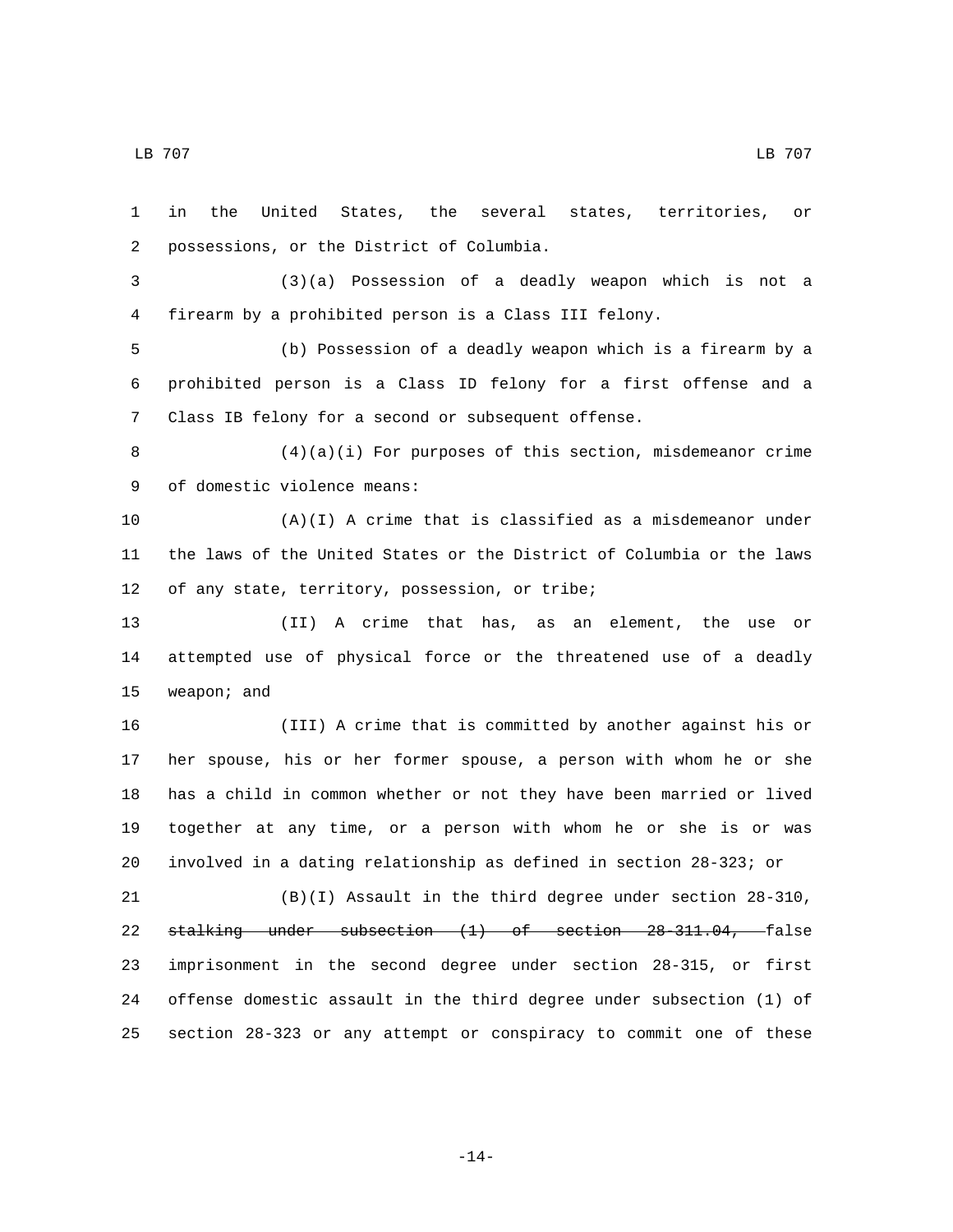1 offenses; and

 (II) The crime is committed by another against his or her spouse, his or her former spouse, a person with whom he or she has a child in common whether or not they have been married or lived together at any time, or a person with whom he or she is or was involved in a dating relationship as defined in section 28-323.

 (ii) A person shall not be considered to have been convicted of a misdemeanor crime of domestic violence unless:

 (A) The person was represented by counsel in the case or knowingly and intelligently waived the right to counsel in the case; 11 and

 (B) In the case of a prosecution for a misdemeanor crime of domestic violence for which a person was entitled to a jury trial in the jurisdiction in which the case was tried, either:

15 (I) The case was tried to a jury; or

 (II) The person knowingly and intelligently waived the 17 right to have the case tried to a jury.

 (b) For purposes of this section, subject of a current and validly issued domestic violence protection order pertains to a current court order that was validly issued pursuant to section 28-311.09 or 42-924 or that meets or exceeds the criteria set forth in section 28-311.10 regarding protection orders issued by a court in any other state or a territory, possession, or tribe.

 Sec. 11. Section 29-4103, Revised Statutes Cumulative 25 Supplement, 2012, is amended to read: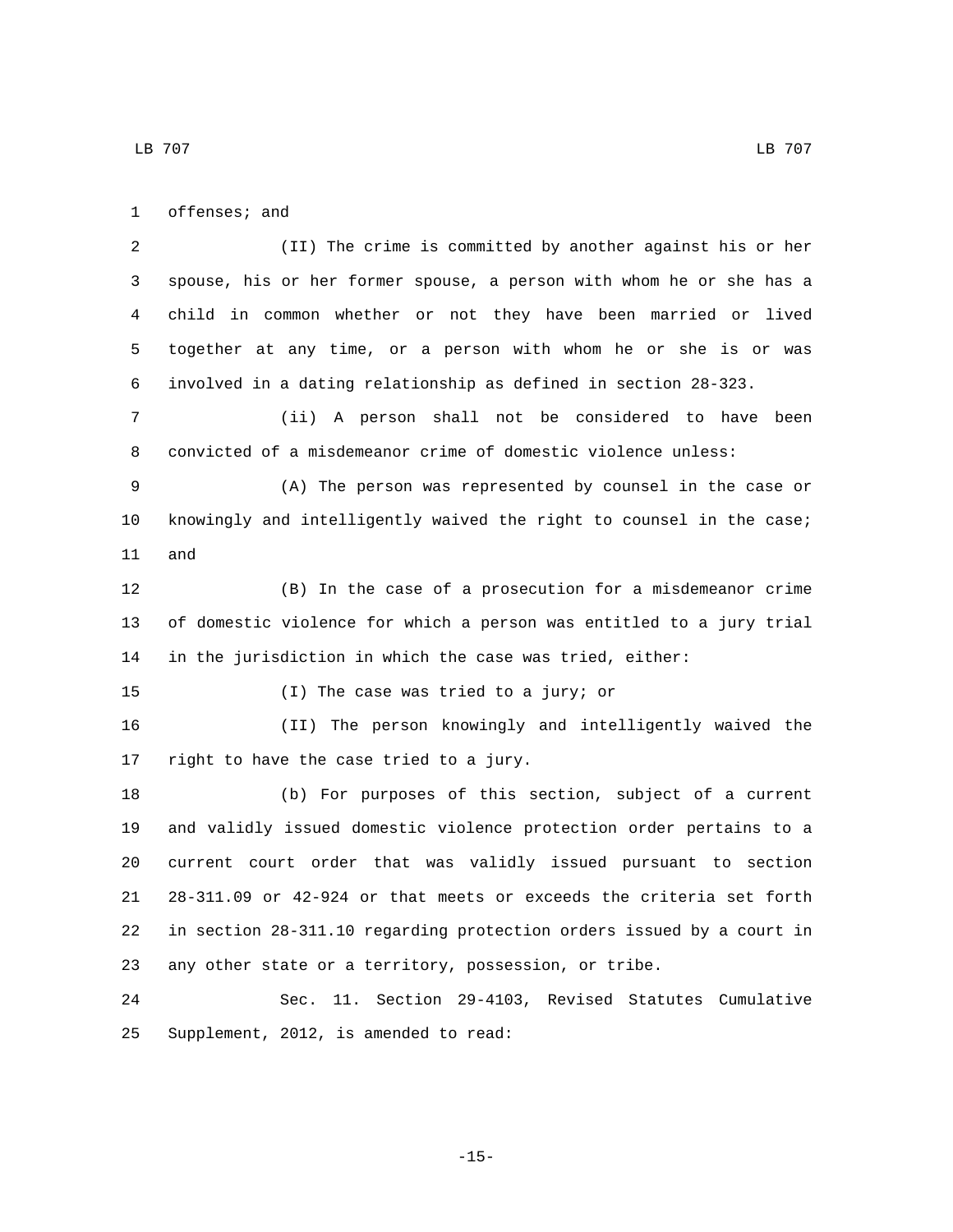29-4103 For purposes of the DNA Identification 2 Information Act:

 (1) Combined DNA Index System means the Federal Bureau of Investigation's national DNA identification index system that allows the storage and exchange of DNA records submitted by state and local forensic DNA laboratories;6

 (2) DNA means deoxyribonucleic acid which is located in the cells and provides an individual's personal genetic blueprint. DNA encodes genetic information that is the basis of human heredity 10 and forensic identification;

 (3) DNA record means the DNA identification information stored in the State DNA Data Base or the Combined DNA Index System 13 which is derived from DNA typing test results;

 (4) DNA sample means a blood, tissue, or bodily fluid sample provided by any person covered by the DNA Identification 16 Information Act for analysis or storage, or both;

 (5) DNA typing tests means the laboratory procedures which evaluate the characteristics of a DNA sample which are of value 19 in establishing the identity of an individual;

 (6) Law enforcement agency includes a police department, a town marshal, a county sheriff, and the Nebraska State Patrol;

22 (7) Other specified offense means misdemeanor stalking pursuant to sections 28-311.02 to 28-311.05 or false imprisonment in the second degree pursuant to section 28-315 or an attempt, conspiracy, or solicitation to commit stalking pursuant to sections

-16-